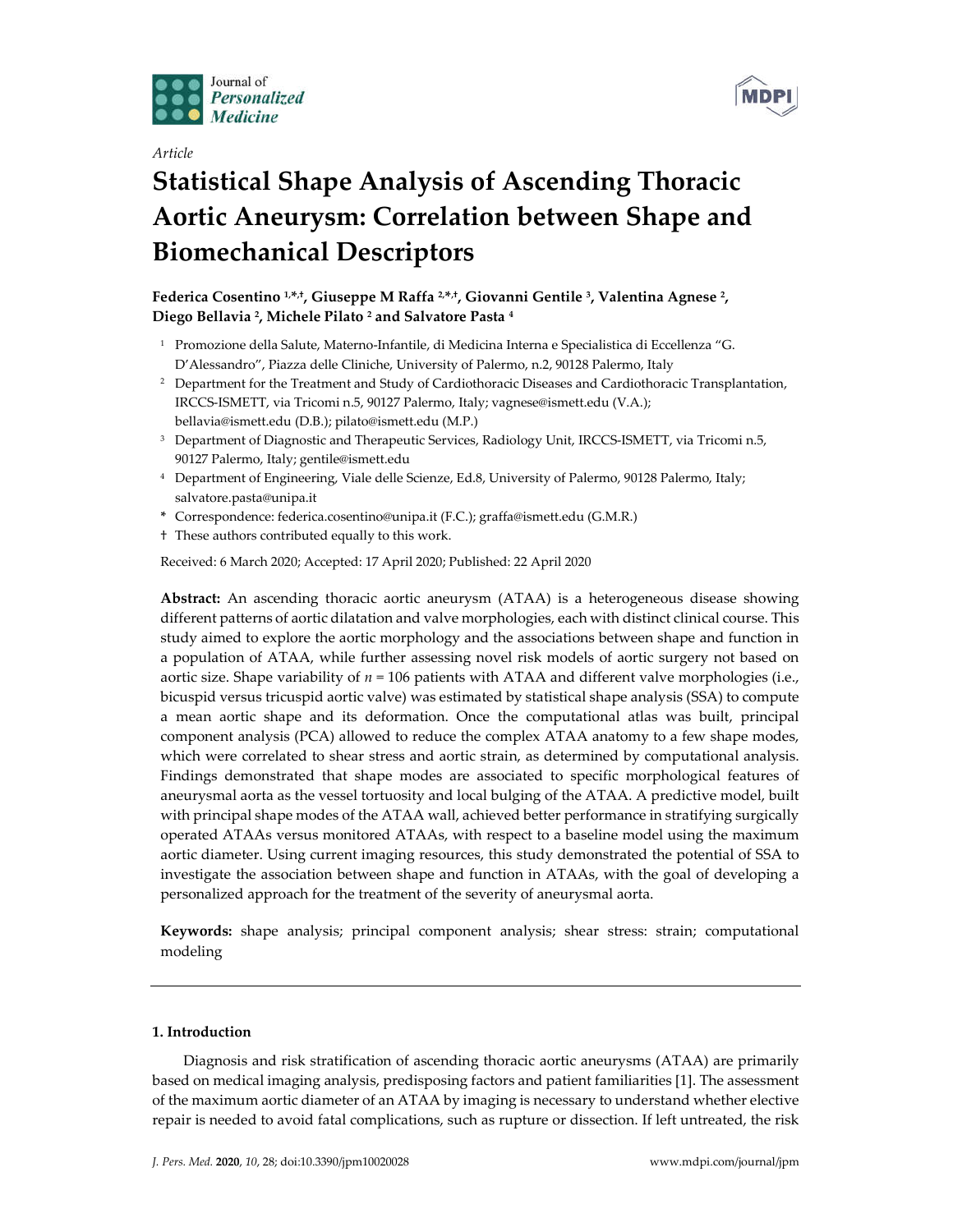of fatal complications can be as high as 50% in patients with a large ATAA wall (aortic diameter > 50 mm) [2,3]. Although ATAA is a relatively rare disease with an estimated incidence of 5.0 per 100,000 individuals per year [4], a dilated aorta is a common finding in patients with the congenital bicuspid aortic valve (BAV), as opposed to patients with the morphologically normal tricuspid aortic valve (TAV) [5]. Clinical evidence has shown that BAV ATAA is a markedly heterogeneous entity, with aortic dilatation occurring in the aortic root, the tubular ascending aorta, the proximal aortic arch or any combination of these types of dilatations [6,7]. These patterns of aortic dilatations are also associated to different BAV phenotype (i.e., the anterior-posterior cusp fusion or the right-left cusp fusion), each leading to ATAAs with distinct clinical outcome. The awareness of the heterogeneous nature of the aortopathy has led to the development of new classification schemes to interpret different BAV morphotypes and patterns of aortic dilatation, and to ultimately stratify the severity of ATAAs [8,9]. None of the proposed classification schemes has shown good prognostic significance, because they have failed to capture the full three-dimensional (3D) shape of an ATAA. Besides phenotypic criteria, novel principles for risk stratification are emerging to overcome the paradox of the current clinical criterion, based on the maximum aortic diameter of the ATAA. Patients undergo elective repair of the ATAA on the basis of the size and progression rate of the aortic diameter, but aortic size has a limited predictive value, as adverse events may occur when aortic diameters are <55 mm, and even <45 mm [10]. Among novel approaches for risk stratification, computational modeling has shown promise in the estimation of ATAA by means of prediction of intramural stress [11] and shear stress [12–14].

It is therefore necessary to explore the ATAA shape variability and go beyond risk assessment merely based on cross-sectional measurements of the dilated aorta. The abundance of 3D information provided by medical imaging can be fully exploited using a modern statistical shape analysis (SSA) methodology to quantitatively estimate the morphology of the aneurysmal ascending aorta. This approach makes it possible to visualize and quantify the variability of the aneurysm shape, including global and local geometrical patterns in a patient population of ATAAs [15–17]. The shape variability can be represented by a computational atlas, describing all anatomical shape information and its variations around a mean shape or template. Once the computational atlas is built, predictive statistical models can be developed to explore how changes in shape are associated to clinicallymeasurable anatomic characteristics (i.e., ATAA diameter) or functional parameters of the aneurysmal aorta.

This study aimed to explore nuances in 3D aortic morphology in a cohort of patients with ATAA and assess correlation with aneurysm function. The principal modes of aortic shape were extrapolated by principal component analysis (PCA) to retain the most important shape modes that are responsible for the ATAA-related geometrical variability. Then, the correlation of shape modes with clinically-measureable anatomic variables and biomechanical descriptors was explored. Assuming that wall shear stress (WSS) and aortic wall strain have an important implication for the development and progression of the ATAA, computational analyses were performed to estimate how such important biomechanical parameters can vary with changes in the aortic dilatation. Logistic regression was adopted to develop a predictive model of the risk of ATAA surgery based on main shape modes. This study proves the potential of SSA to assess the association between shape and function, as well as to develop new risk models considering the complex anatomy of ATAAs.

## **2. Material and Methods**

## *2.1. Study Population*

After internal review board approval and informed consent, the ATAA shape variability of a total of  $n = 106$  patients referred for aortic size measurement was evaluated by electrocardiogramgated computed tomography angiography (CTA). Patients were stratified in two groups, according to the aortic valve morphology. Specifically, *n* = 53 patients had an ATAA with TAV, while *n* = 53 ATAAs had BAV with different phenotypes (i.e., anterior-posterior and right-left leaflet cusp fusion). As a control group, *n* = 19 individuals with non-aneurysmal aorta were included from organ donor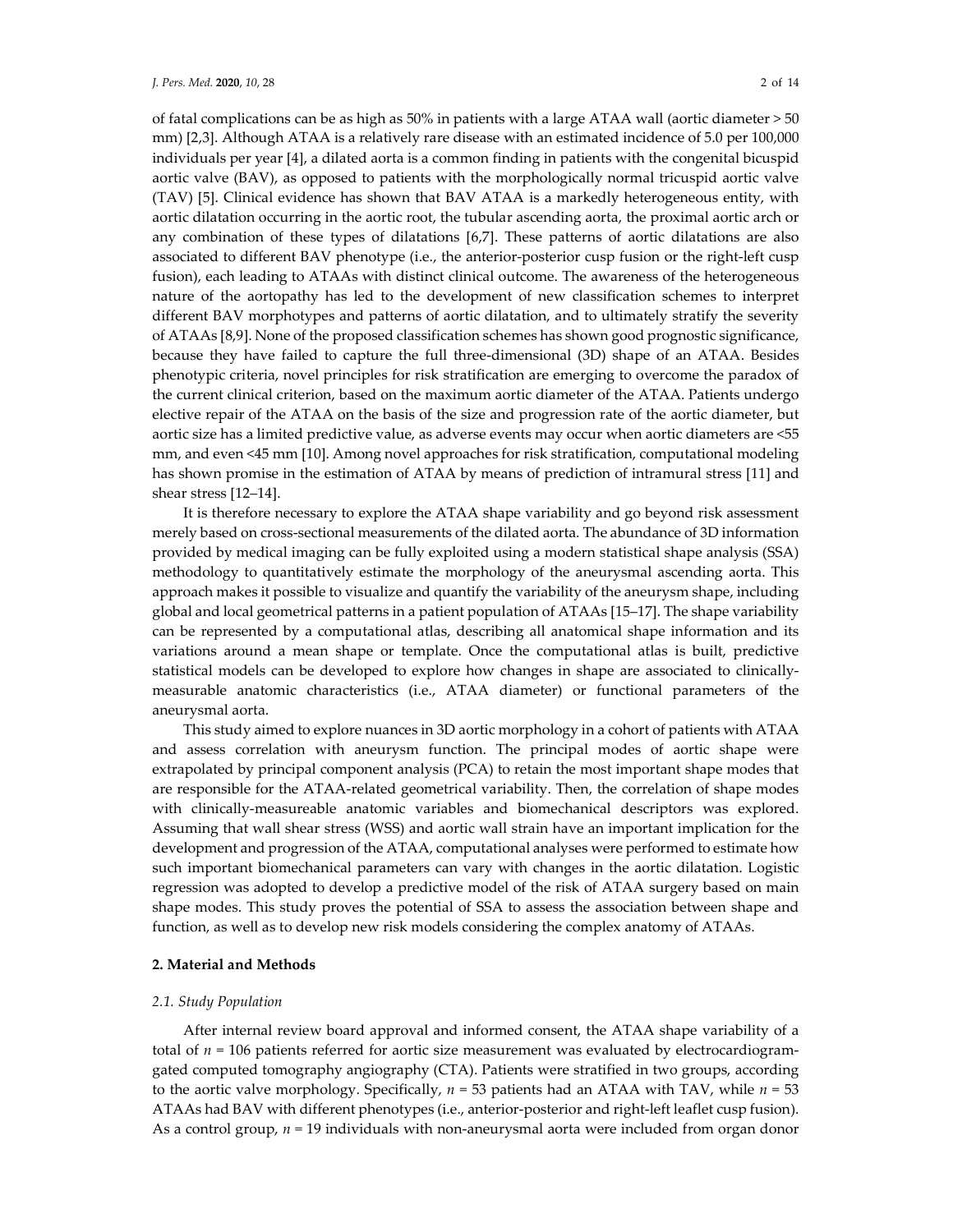and heart transplant recipients. None of the patients had both severe aortic stenosis and regurgitation, left ventricular dilatation, or evidence of uncontrolled stage II hypertension, as these were considered confounding variables of the decision to carry out surgery, as previously found by our group [18]. The primary end point was surgical repair of aorta and/or valve for maximum aortic diameter, although the timing for surgery was also influenced by other determinants, such as clinical predisposing factors, comorbidities, and family history. Table 1 summarizes clinical and demographic data of the patient study group.

| <b>Patients Characteristics</b> | <b>BAV ATAA</b>  | <b>TAV ATAA</b>  | $p$ -Value |
|---------------------------------|------------------|------------------|------------|
| N. subjects                     | 53               | 53               |            |
| Age (years)                     | $58 \pm 1$       | $65\pm1$         | 0.390      |
| Male $(\%)$                     | 85.0             | 63.9             | 0.234      |
| Surgery (%)                     | 28               | 13               | 0.049      |
| BSA $(m^2)$                     | $3.5 \pm 6.2$    | $2.4 \pm 3.5$    | 0.078      |
| HR(bpm)                         | $72.9 \pm 10.8$  | $72.8 \pm 13.0$  | 0.769      |
| Psys(mmHg)                      | $136.7 \pm 12.5$ | $135.3 \pm 13.3$ | 0.700      |
| Pdias (mmHg)                    | $77.3 \pm 9.3$   | $75.9 \pm 9.6$   | 0.964      |
| MAP (mmHg)                      | $93.4 \pm 9.5$   | $91.9 \pm 8.1$   | 0.107      |
| $SV$ (mL)                       | $77.7 \pm 30.8$  | $77.1 \pm 26.9$  | 0.455      |
| CO(L/min)                       | $5.5 \pm 2.2$    | $5.5 \pm 2.5$    | 0.952      |
| Hyper (%)                       | 51.5             | 60.2             | 0.987      |
| AI $(\%)$                       |                  |                  |            |
| None                            | 7.1              | 9.2              | 0.721      |
| Mild                            | 15.1             | 34.0             | 0.082      |
| Moderate                        | 30.1             | 4.4              | 0.023      |
| Severe                          | 18.9             | 47.2             | 0.043      |
| AS $(\% )$                      |                  |                  |            |
| None                            | 21.1             | 0.0              | 1.000      |
| Mild                            | 7.8              | 0.0              | 1.000      |
| Moderate                        | 2.5              | 0.0              | 1.000      |

**Table 1.** Clinical and demographic characteristics of study population. Mann-Whitney test with α = 0.05.

**Note**: BSA = body surface area; HR = heart rate; Psys = systolic blood pressure; Pdias = diastolic blood pressure; MAP = mean arterial pressure; SV = stroke volume; CO = cardiac output; Hyper = hypertension; AI = aortic insufficiency; AS = aortic stenosis.

#### *2.2. Segmentation and Anatomical Measurements*

CTA images at both end-diastole and peak systole were segmented using semi-automatic thresholding and region growing techniques, combined with manual editing of masks in commercial software (Mimics v20, Materialize NV, Leuven, Belgium) as described previously [19–22]. The 3D ATAA models were cut near the brachiocephalic artery, to reduce irrelevant shape variability related to the aortic arch and descending aorta. Segmented models of ATAAs were stored as computational surface meshes for the SSA.

For all patients, aortic diameters were measured at the Valsalsa sinuses, sino-tubular junction, and mid-ascending aorta, using standard imaging techniques (Figure 1). Aortic size was also used to group ATAAs in aortic dilatation at the aortic root (i.e., Type N), aortic dilatation of tubular portion of ascending aorta (i.e., Type A), and tubular involvement of ascending aorta (i.e., Type N), according to Schaefer's classification scheme [23]. The aortic valve morphology was determined from CTA scans, reconstructed to obtain images at both diastole and systole. BAV ATAA were grouped according to the valve raphe in antero-posterior (AP) and right-left (RL) bicuspid patients. Ascending aortic curvature and tortuosity, orifice area at peak systole, and transaortic flow jet from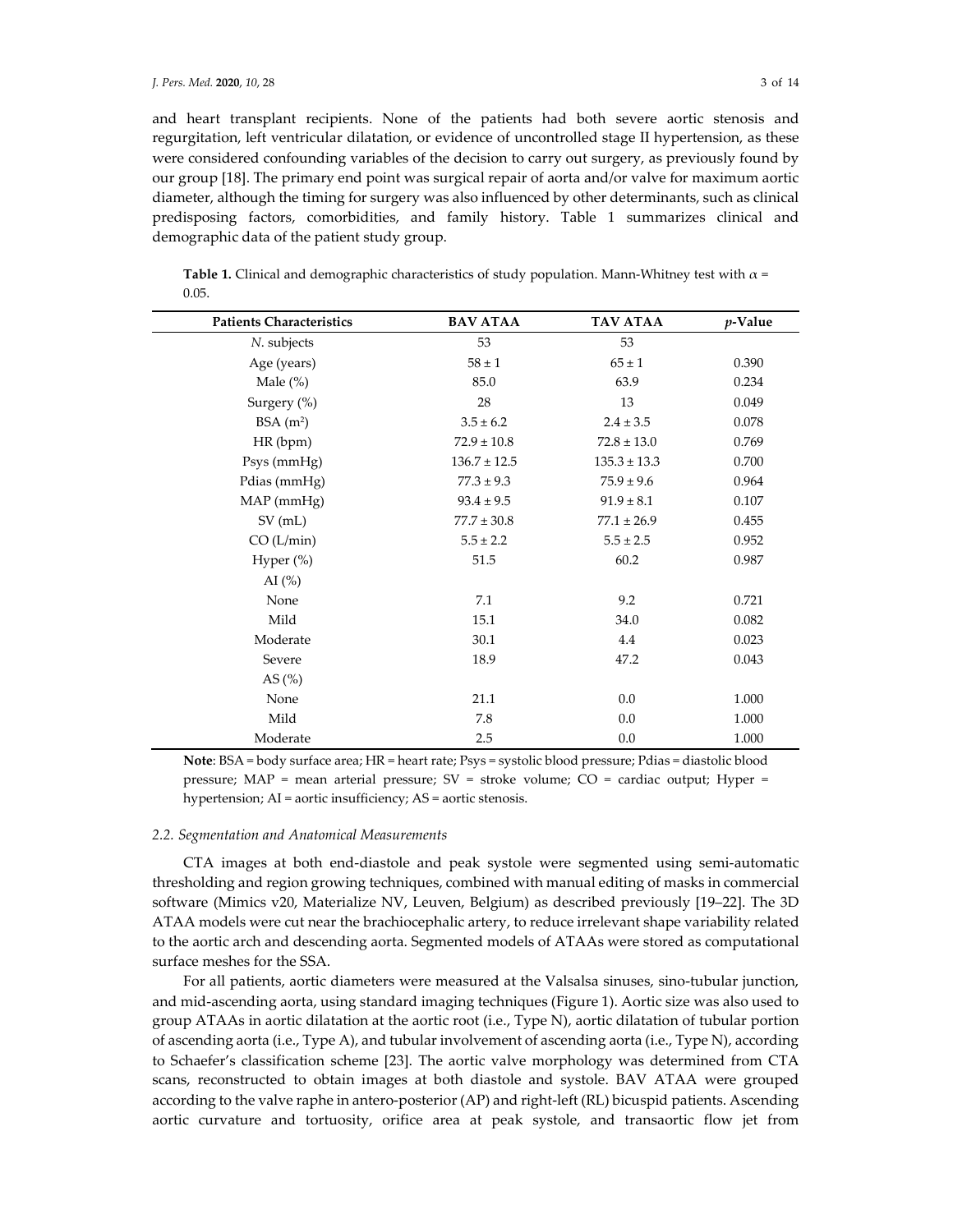

**Figure 1.** Sketch of an ascending thoracic aortic aneurysm (ATAA) showing measurements of aortic morphology taken for each patient.

| <b>Size and Shape Parameters</b>       |                  | <b>BAV ATAA TAV ATAA p-Value</b> |       |
|----------------------------------------|------------------|----------------------------------|-------|
| <i>Aortic Diameters</i> (mm)           |                  |                                  |       |
| <b>Sinus</b>                           | $41.4 + 5.4$     | $41.3 \pm 5.5$                   | 0.999 |
| STJ                                    | $36.4 \pm 4.9$   | $35.98 \pm 4.4$                  | 0.656 |
| Mid-Ascending Aorta                    | $44.6 \pm 5.5$   | $44.3 \pm 5.0$                   | 0.397 |
| Aortic Shape (%)                       |                  |                                  |       |
| Type N                                 | 32               | 38                               | 0.887 |
| Type A                                 | 57               | 58                               | 0.999 |
| Type E                                 | 11               | 4                                | 0.034 |
| <i>Aortic Curvature (L/mm)</i>         | $0.03 \pm 0.01$  | $0.03 \pm 0.01$                  | 0.743 |
| Aortic Tortuosity $\langle \rangle$    | $0.13 \pm 0.04$  | $0.12 \pm 0.04$                  | 0.143 |
| <b>BAV</b> Aortopathy                  |                  |                                  |       |
| AP                                     | 38               |                                  |       |
| RL                                     | 12               |                                  |       |
| <i>Orifice Area</i> (mm <sup>2</sup> ) | $347.3 \pm 88.5$ | $318.6 \pm 94.6$                 | 0.077 |
| <i>Aortic Flow Jet (m/s)</i>           | $1.9 \pm 0.6$    | $1.4 \pm 0.3$                    | 0.006 |

**Table 2.** Morphological characteristics of patient population. Mann-Whitney test with  $\alpha$  = 0.05.

## *2.3. SSA Method*

SSA was performed using a custom algorithm developed in the mathematical language program MATLAB (R2018, MathWorks Inc., Natick, MA, USA). The mean aortic shape of patient population and variations around this mean were computed after (i) pre-processing of segmented ATAA surface meshes; (ii) automatic alignment based on several rigid registrations and transformations; (iii) PCA, followed by logistic regression and receiver operating characteristic (ROC) curves.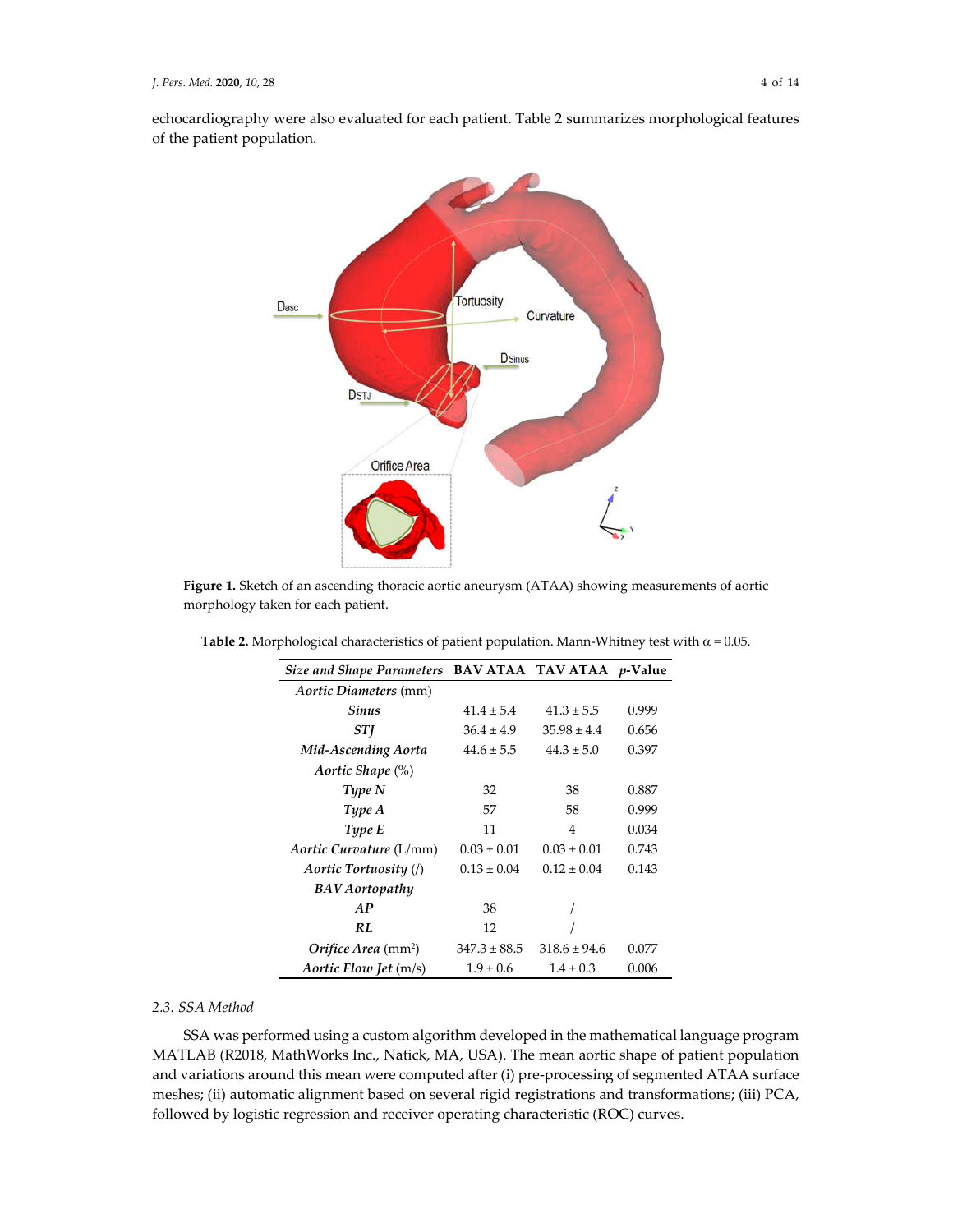Prior to alignment, the ATAA mesh surfaces were evenly sampled at sufficient resolution to capture all the shape features available for the ascending aorta. The surface sampling process resulted in 15,000 Cartesian (*xi*, *yi*, *zi*) points for each ATAA, as obtained after a convergence analysis of the resulting PCA shape modes. Starting from the original ATAA mesh surface from the segmentation, random sampling was carried out from low (2000 points) to high (25,000 points) mesh resolution. For each resolution, the first shape mode was plotted against the mesh resolution to assess the convergence when the change of the shape mode was <5%.

Each sampled point data was rigidly aligned, using translation and rotation to an initial reference shape, using the iterative closest point algorithm. The initial reference shape was determined as the closest shape to the mean aortic diameter of ATAA population. This can, however, lead to an initial template shape that is quite biased with respect to the initial reference shape. Thus, a new set of shape transformations were done from the initial template shape to each rigidly aligned shape. The rigid alignment was therefore repeated, using the mean mesh as the reference shape. To reduce bias, the previous steps of rigid alignment, followed by shape transformation and, again, rigid alignment, were repeated a number of times until the average mesh did not change. Finally, the aligned 3D ATAA surface models were used as input for the PCA.

The PCA methodology was applied to reduce the complex ATAA shape to few components, using the build-in function implemented in MATLAB. Using orthogonal transformations, PCA project the data onto a linear space of maximum variation directions, known as "shape mode" or "mode". Shape modes are specific aspects of the anatomical variation of ATAA, and help to understand the morphological features that cannot be described by the aortic diameter alone. After projection, the number of retained modes is usually well below the number of original variables, yet retains a high percentage of the overall variability in the original set. The first mode accounts for as much of the variability in the data as possible, and each succeeding mode in turn has the highest residual variance possible showing specific anatomical features of ATAA shape. The coordinate of the surface sampling points (*xi*, *yi*, *zi*) were concatenated into a shape vector and assembled into a matrix. The eigenvectors of the covariance matrix formed the principal component modes, and their corresponding eigenvalues indicate the proportion of the total variance explained by each mode. The contribution of each mode can be visualized deforming the template from low −2 standard deviation (SD) to high +2 SD values of each mode's deformation vector. Shape vectors numerically represent the contribution that each shape mode has on each ATAA, and were used for statistical analyses, thereby supporting the identification of specific shape features.

## *2.4. Strain and Flow Analysis*

Strain analysis of ATAA wall mechanics at peak systole was done using an algorithm previously developed by our group [20,24,25]. For each ATAA, the aortic surface mesh segmented at diastole was projected normally onto the aortic surface mesh at systole, and then the displacement field was achieved as the Euclidean distance between closest points. Thus, the relative displacement of the aortic wall characterizes the diastolic-to-systolic displacement field, assuming the diastole as the baseline configuration. For each point of ATAA wall, the systolic strain distribution can be calculated as the ratio of the relative displacement to the baseline configuration (i.e., the aortic surface at diastole).

To study the correlation of shear stress with the morphological features, computational flow analyses were developed, according to our previously developed approach [21,26–34]. Hemodynamics were studied at the peak systole, with the aortic valve at the fully opened configuration. For each patient, the ATAA surface derived by CTA segmentation was meshed with unstructured tetrahedral elements at spatial resolution of  $0.3 \times 0.3 \times 0.3$  mm. The blood was assumed as an incompressible laminar-flow fluid with non-Newtonian viscosity described by the Carreau model. To include patient-specific hemodynamics, the transaortic jet velocity evaluated by Doppler echocardiography was set as the inflow velocity condition at aortic valve. For each outlet, the global vascular resistance and arterial compliance were estimated from echocardiographic and brachial pressure measurements. Then, these parameters were used to compute the outflow boundary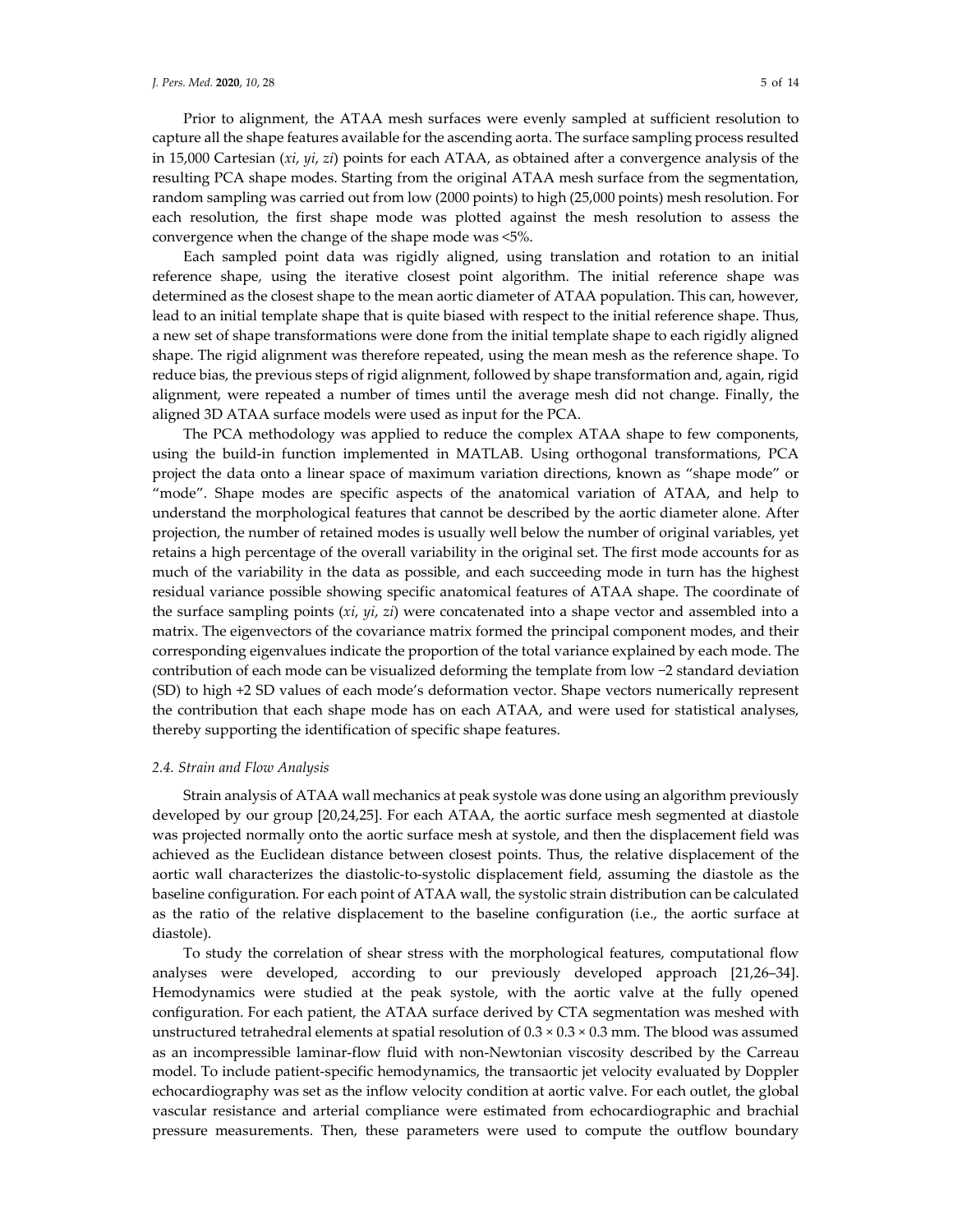conditions of a three-element Windkessel model coupled to each outflow branch. The Navier–Stokes equations governing fluid motion were solved with an implicit algorithm in FLUENT v19 (ANSYS Inc., Canonsburg, PA, USA).

### *2.5. Statistical Analysis*

Data are shown as mean  $\pm$  SD or percentage (number), depending on the variable distribution. The Mann–Whitney test was used to compare variables among groups, while the *X*<sup>2</sup> test was adopted to analyze frequencies. Pearson's correlation was performed to identify linear relationships of shape modes with biomechanical descriptors. Two PCAs were carried out: (a) all ATAA patients, including both BAV ATAA and TAV ATAA ( $n = 106$ ), to assess shape variability induced by the ascending aortic shape; (b) the group of BAV ATAA (*n* = 53) versus TAV ATAA (*n* = 53), to assess differences induced by the aortic valve morphology.

After PCA, a logistic regression model was used to identify which modes were most associated with differences between surgically-operated and monitored patients. The weight of the shape modes (retained upon 90% of total variance) were used as a predictor for the classification of the patient class. ROC curves were plotted to compute the area under the ROC curve as an index of the predictive value of the regression model. Cluster analysis to assess whether shape modes leads subgroups with specific shape variations was also performed. Statistical analyses were performed using SPSS software (IBM SPSS Statistics v.17, New York, NY, USA), with all probability values considered significant at 0.05 threshold.

## **3. Results**

Figure 2 shows the scree plot with cumulative variance, explained by each mode obtained for BAV & TAV ATAA together, and for separated groups of BAV ATAA and TAV ATAA. For all ATAA, the shape variation of aortic anatomy described by each mode is shown in Figure 3. The first six modes of shape variations represented 84% of the overall shape variability in the patient population, and hence the corresponding shape vectors were used for statistical analyses. Several shape modes were associated to different morphological features of ATAA, as that derived by visual assessment and correlation with morphological measurements. For the PCA with all ATAAs, we observed that the dominant shape feature of interest was Mode 1, which explained nearly 50% of the total variance, and was associated to the pattern of aortic dilatation (i.e., root phenotype, Type N, at −2 SD versus tubular ascending aortic dilatation, Type A, at +2 SD, see Figure 3).



**Figure 2.** Scree plot of principal component analysis (PCA) analyses done for bicuspid aortic valve (BAV) & tricuspid aortic valve (TAV) ATAA together and for the separated groups of BAV ATAA and TAV ATAA.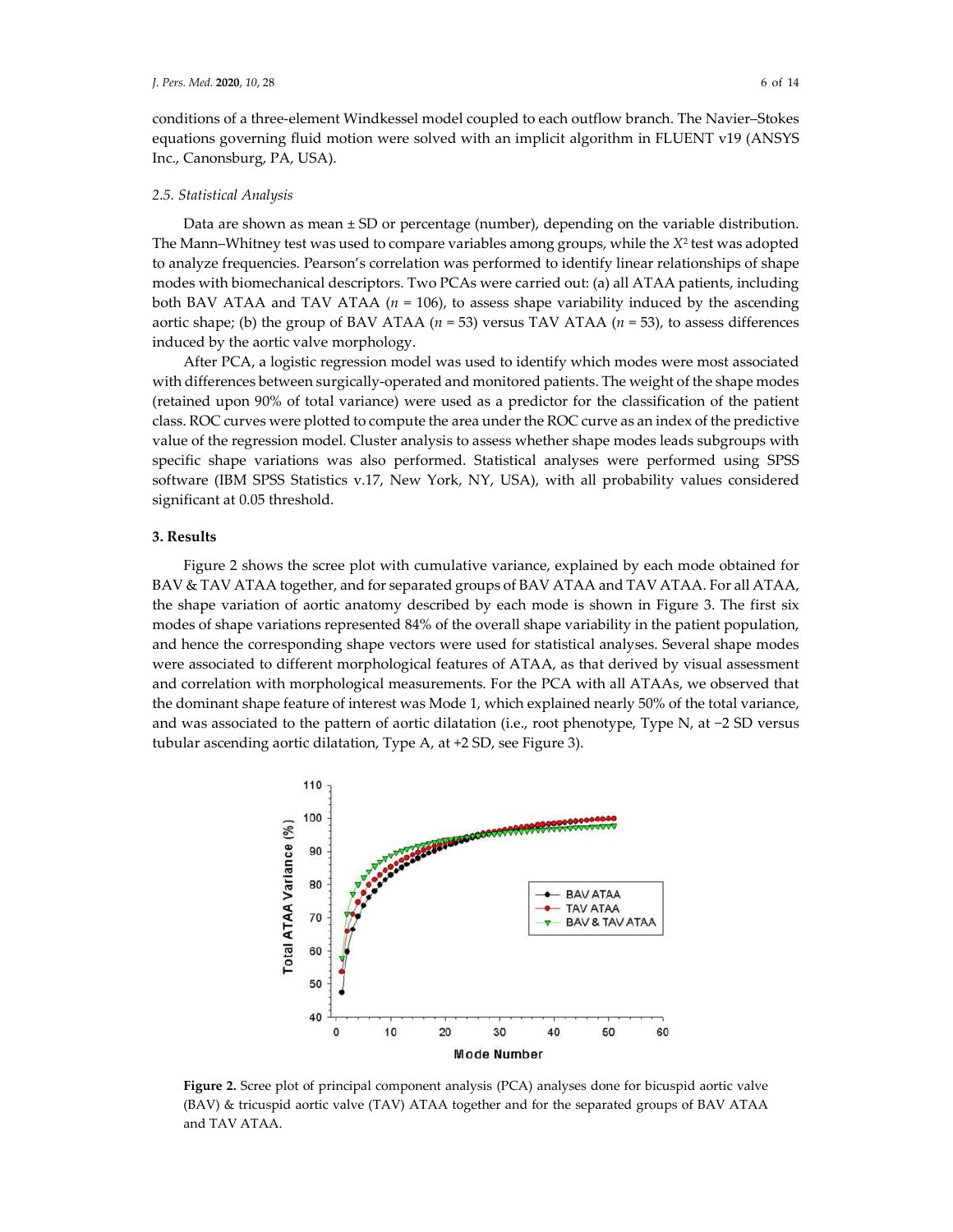

**Figure 3.** Dominant shape modes shown by deformations of the computed template from low (−2 SD) to high (+2 SD) values for BAV & TAV ATAA together.

When PCA was performed for groups stratified according to the aortic valve morphology, we observed that Mode 5 was associated to the overall size of BAV ATAAs. Mode 2 was negatively associated to the aortic valve orifice area of TAV ATAA ( $R = -0.6$  and  $p < 0.001$ , Figure 4B), while Mode 3 was related to the vessel tortuosity of BAV ATAA ( $R = 0.4$  and  $p = 0.009$ , see Figure 4A). Mode 4 was related to specifics characteristics of the dilated aorta, such as a bulged aortic dilatation.

A positive correlation was found between mode 4 and WSS at STJ of BAV ATAA ( $R = 0.35$ ,  $p =$ 0.028, Figure 5). While moving from low to higher WSS, the BAV ATAA is hence accompanied by larger aortic diameter with bulge dilatation in the anterior side of the ATAA wall just above STJ. Similarly, peak systolic strain at mid-ascending aorta of BAV ATAA was negatively correlated with changes in shape Mode 3 (R = −0.60, *p* < 0.001, Figure 6A) and thus to the vessel tortuosity. For TAV ATAA, Mode 1 had statistically significant correlation with peak systolic strain at mid-ascending aorta (R = 0.43, *p* = 0.006, Figure 6B).



**Figure 4.** Correlations (**A**) between Mode 3 and vessel tortuosity for BAV ATAA and (**B**) between Mode 2 and orifice area for TAV ATAA.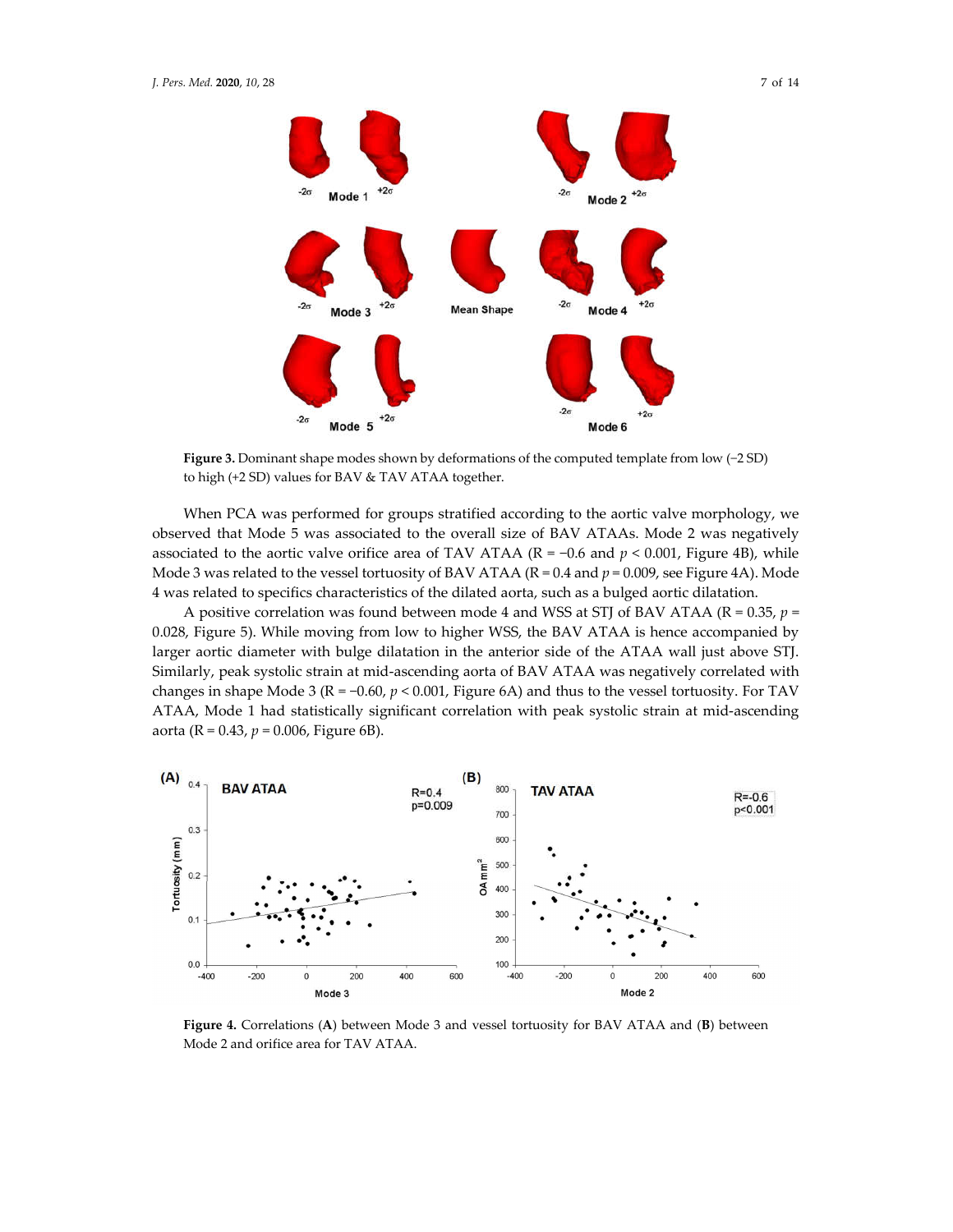

**Figure 5.** Correlation of wall shear stress (WSS) computed at STJ of BAV ATAA with Mode 4, as associated to a bulged dilatation of the anterolateral side of ATAA wall; map of WSS of patients being at extremity are also shown.



**Figure 6.** Correlation (**A**) between aortic strain computed at mid-ATAA of BAV patients with Mode 3, as associated to vessel tortuosity and (**B**) between aortic strain and mode 1 for TAV ATAA; map of aortic strain of patients being at extremity are also shown.

A logistic regression model was studied to determine the probability of aortic surgery, on the basis of shape modes retained upon 90% of shape variability. This model was then compared to a baseline model, using the aortic diameter as predictor of surgery. ROC curves demonstrated that the principal shape modes of ATAA-related geometric variation can predict with high sensitivity and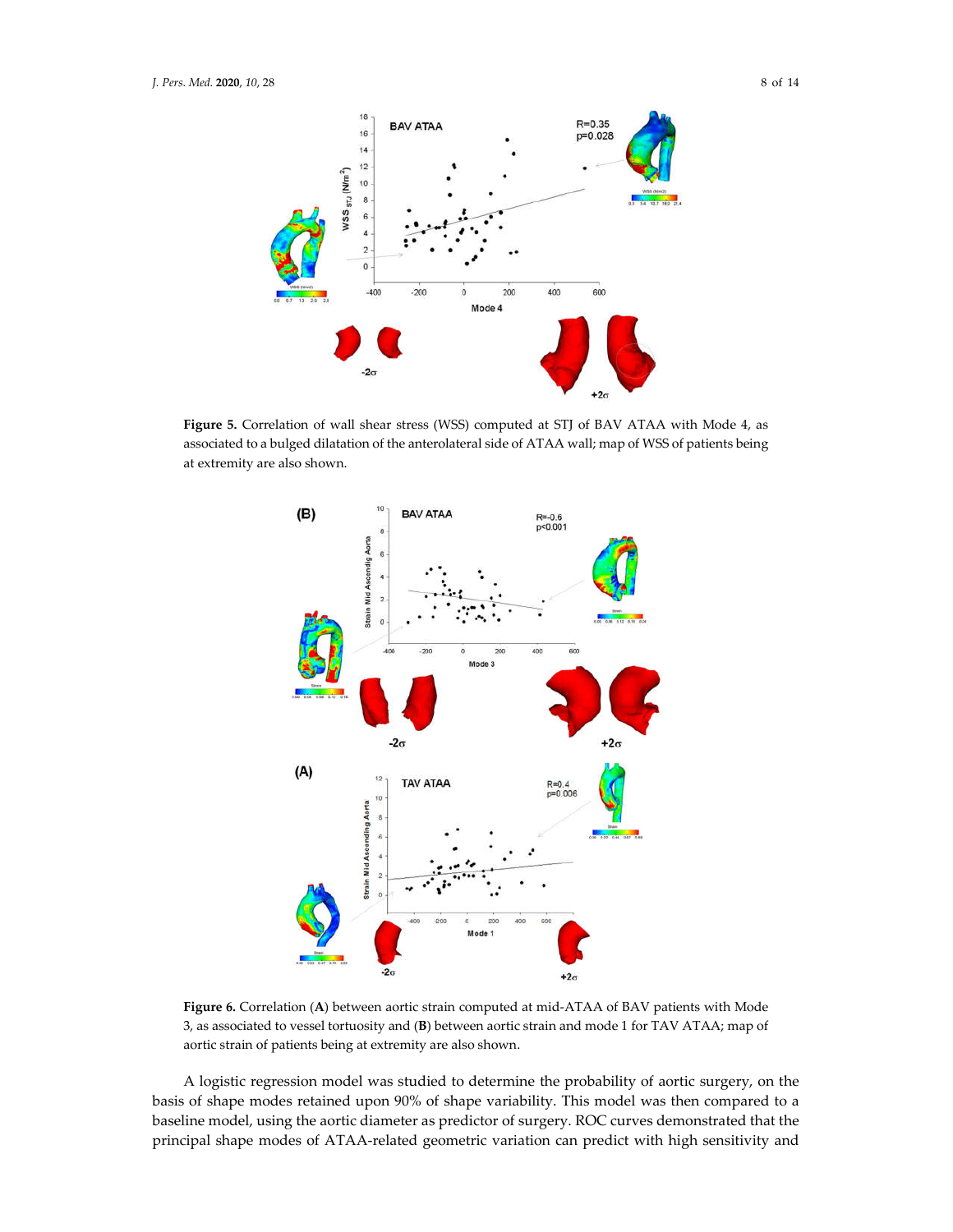specificity the probability of aortic surgery (AUC = 0.914), as compared to the baseline model built only with the aortic diameter ( $AUC = 0.805$ , see Figure 7). Finally, the scatterplot of subject-specific shape Mode 1 versus Mode 2 highlighted a group stratification between non-aneurysmal aorta and ATAA, but no separation was observed for BAV ATAA versus TAV ATAA, as shown by Figure 8.



**Figure 7.** ROC curves for predicting the risk of surgery using a model based on principal shape modes as compared to the baseline model based on maximum aortic diameter.



**Figure 8.** (**A**) box plots of mean values of Mode 1 for all groups; \* denotes statistically significant difference with non-aneurysmal aorta; (**B**) revealed grouping for all groups.

## **4. Discussion**

In this study, we have presented an SSA of the ascending aneurysmal aorta built from a large dataset of CTA scans, including *n* = 106 patients with different valve morphologies. This framework allowed us to extract unique shape modes that visually and numerically characterize complex shape features that are otherwise impossible to capture using measurements of the aortic diameter. The extracted shape modes were related to biomechanical descriptors to shed light into shape and function, and to ultimately predict disease progression using a personalized approach, rather than a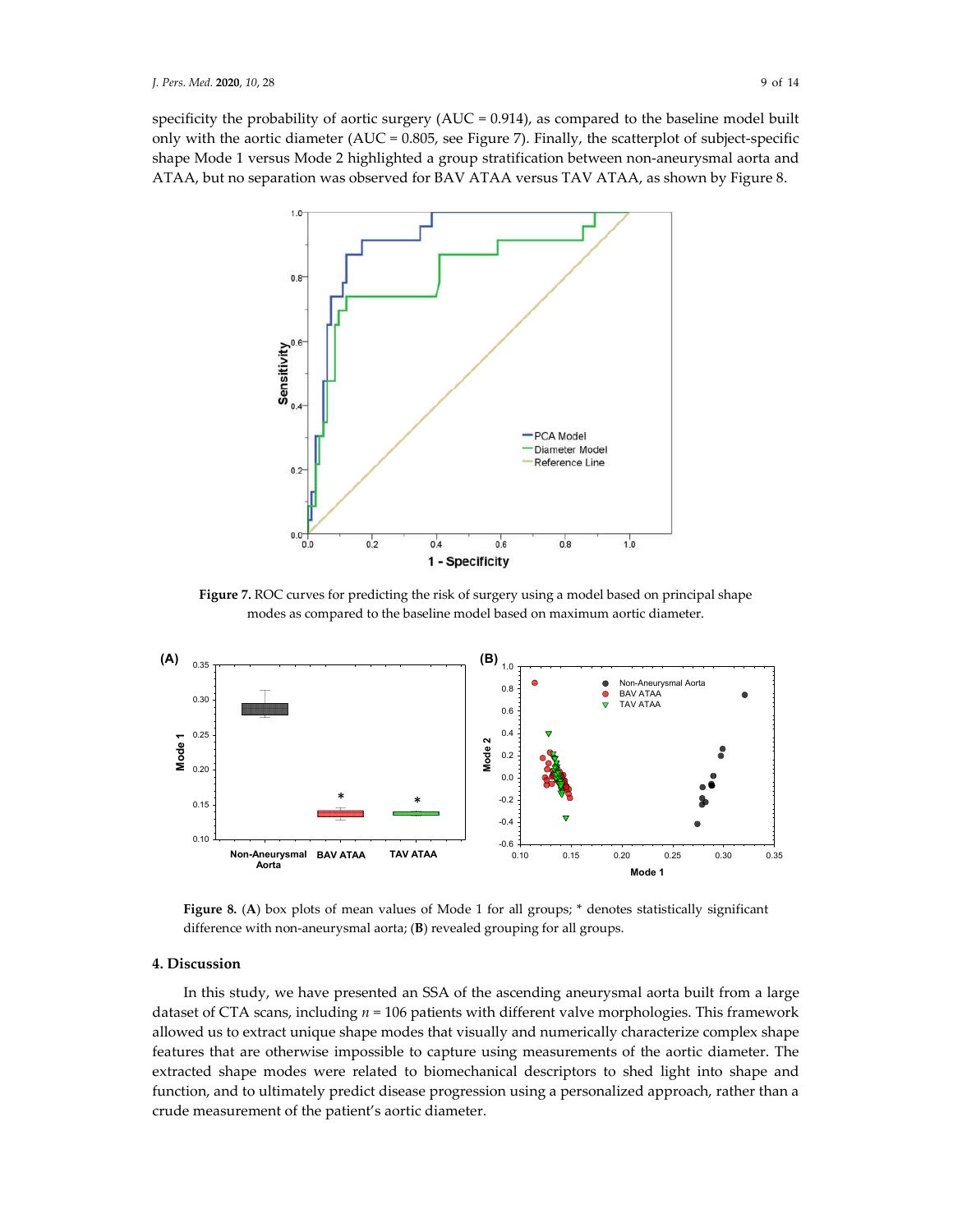#### *J. Pers. Med.* 2020, 10, 28 10 of 14

Currently, shape analysis was mainly performed for cardiac disorders to describe morphological descriptors of the left and right ventricular chambers [35–37]. Machine learning of ATAA shape and biomechanical parameters was also proposed [38–40]. From a clinical perspective, SSA does not require any manual process that could interfere with the variability assessment, and can be easily interpreted by radiologists. These mathematical approaches were based on shape-related parametrization by landmarks, as well as non-parametric frameworks showing a mean template and its deformation [41]. We demonstrated that shape modes are not only able to represent the overall changes of aneurysm phenotype and dimension (Mode 1 and 5), but also the vessel tortuosity (Mode 3) and local changes in the aortic wall geometry as a bulged aortic dilatation (Mode 4). The analysis of ATAA morphology exhibited a moderate dispersion that required upon six shape modes to achieve 84% of all geometric variability (and twelve modes for 90% of variability). This demonstrates that the ATAA is a quite heterogeneous disease and needs detailed 3D examination. Nearly 50% of total geometric variability in ATAAs can be attributed to a proportional size change (i.e., Mode 1), and this is in agreement with findings reported by Casciaro et al. [17] for the normal healthy aorta. They also documented that the second shape mode is related to aortic unfolding, as defined by an increased aortic arch tortuosity and height, and by a decreased aortic arch width. Aortic unfolding may determine the development of aortic dilatation and lengthening with ageing, accelerated by hypertension [42]. Ex vivo biomechanical testing has demonstrated no mechanical vulnerability of BAV ATAA, suggesting a conservative approach for the management of bicuspid aortopathy, such as that of TAV ATAA [43,44]. Using SSA, Sophocleous et al. [16] determined that morphological features of the aorta can be related to the hemodynamic impairment induced by aortic coarctation in patients with BAV. Later, Bruse et al. [15] highlighted that a high ejection fraction correlates with a more compacted, rounded aortic arch shape with a slim descending aorta, while a low ejection fraction is seen in patients with a more gothic arch shape and a slightly dilated descending aorta. These relationships between shape and function were assumed to be responsible for the adverse hemodynamic environment typically occurring in the descending aorta of patients with coarctation.

Most interestingly, the association of Mode 3 and 4 with shear stress and strain in BAV and TAV ATAAs suggests that patients with bulged aortas have a high risk of developing high shear stress, while patients with a more tortuous ATAA have high aortic wall strain. It is recognized that increased tortuosity might be a marker for vascular fragility and a predictor of aortic dissection in patients with Marfan or BAV [45]; however, no relationship between strain and vessel tortuosity is known. The relationship here reported between shapes and biomechanical descriptors highlights that our methodology could be potentially used to detect outlying shapes in a complex and heterogeneous population, such as that of bicuspid aortopathy -which, in turn, might be associated to outlying functional behavior. Cardiac 4D flow MRI [46] and computational modelling [21,47] revealed the need for flow analysis of the aneurysmal aorta, with the potential to stratify patients at high risk of aortic complications. Shear stress was also found as an important regulator of extracellular matrix function by mechanotransduction [48,49]. Specific local changes of the ATAA wall, such as a bulged aorta, are commonly considered clinical evidence supporting the hemodynamic theory of aneurysm development, as opposed to the genetic theory. We speculate that the relationship between bulged ATAA shapes and high shear stress is the expression of the hemodynamic contribution of aneurysm development in our patient population, where the flow dictated by valve morphology locally impinges the anterolateral ATAA wall, and thus lead to the focal dilatation of ascending aorta.

Clinical observations have also demonstrated varying degrees of patterns of aortic dilatation, each with distinct clinical course. The most common pattern of aortic dilatation involves the tubular portion of the ascending aorta, and is associated with an older age at diagnosis, while the aortic root phenotype occurs at a younger age, and is caused by a developmental defect [6]. This heterogeneity of ATAA disease renders the clinical decision-making process particularly challenging. For instance, the aortic root dilatation phenotype represents the more malignant and rapidly progressive disease that should be treated differently from the tubular aortic dilatation pattern. In this study, using logistic regression analysis and ROC curves, we demonstrated the value of a detailed 3D assessment of the complex shape of ATAAs to predict the likelihood of aortic surgery on a more personalized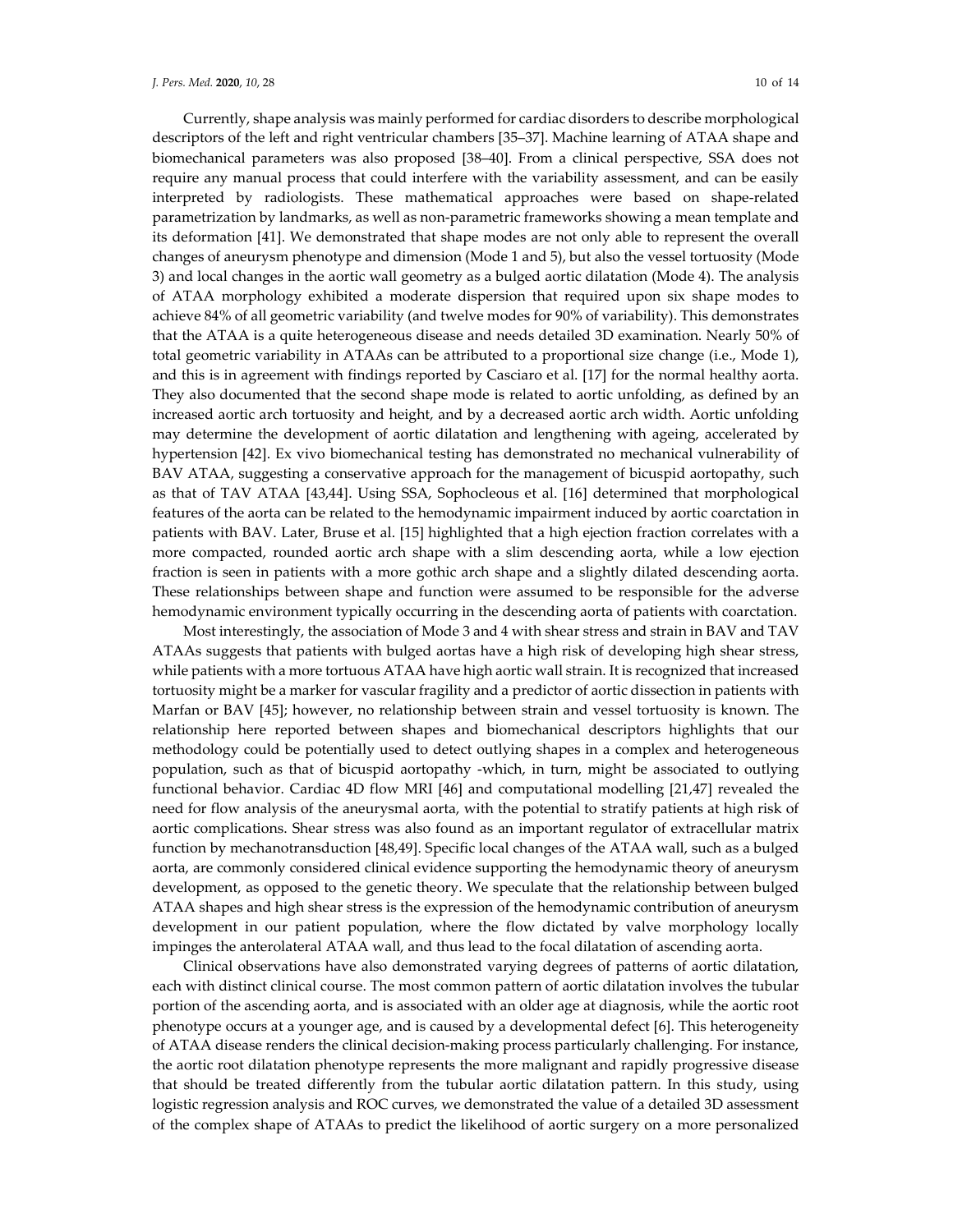fashion. A predictive model built with principal shape modes of the ATAA wall achieved the best performance to predict the risk of surgery with respect to the risk-model based on the maximum aortic diameter. In this way, we have proven how it is possible to maximize the potential of existing imaging resources for outcome prediction, by using shape analysis at minimal human intervention. This approach could be also integrated with machine learning algorithms for the purpose of developing robust risk models and redefining the subgroup of patients at increased risk of ATAA complications. The search for robust risk models using novel shape-based biomarkers is particularly lively and of critical importance, given the paradox of the aortic diameter to fail a prognosis of aneurysm disease progression.

The study has the disadvantages of a retrospective design in a heterogeneous disease, with limited number of surgically-operated patients. Gender differences and the presence of hypertension could have influenced the resulting shape modes. Additional shape analyses for subgroups of patients stratified for gender or the presence of hypertension should be performed to assess the impact of other clinical and demographics variables on the aortic shape features. However, the findings evinced the potential of the proposed SSA to investigate the association between ATAA shape and function. The study could be extended to the investigation of other biomechanical descriptors of ATAA.

## **5. Conclusions**

In this study, complex shape features of ATAAs were extracted by SSA and then correlated to clinical data and biomechanical descriptors to shed light on shape and function. Using a predictive model, we demonstrated the value of a detailed 3D assessment of the complex shape of the aneurysmal aorta to predict the risk of aortic surgery on a more personalized fashion.

**Author Contributions:** F.C.: data curation, formal analysis, methodology, software, writing -original draft, writing - review & editing; G.M.R.: data curation, formal analysis, methodology, resources, writing - original draft, G.G: formal analysis, investigation; V.A.: project administration, investigation; D.B.: formal analysis, investigation; M.P.: supervision, writing - original draft; S.P.: supervision, methodology, writing - original draft, conceptualization, funding acquisition. All authors have read and agreed to the published version of the manuscript.

## **Funding:**

**Acknowledgments:** This work was funded by a "Ricerca Finalizzata" from the Italian Ministry of Health grant number (GR-2011-02348129). Federica Cosentino thanks the Fondazione RiMED and Ministry of Education, University and Research (MIUR) for supporting her PhD program.

**Conflicts of Interest:** the authors declare no conflict of interest.

## **References**

- 1. Elefteriades, J.A.; Farkas, E.A. Thoracic Aortic Aneurysm. *J. Am. Coll. Cardiol.* **2010**, *55*, 841–857, doi:10.1016/j.jacc.2009.08.084.
- 2. Coady, M.A.; Rizzo, J.A.; Hammond, G.L.; Mandapati, D.; Darr, U.; Kopf, G.S.; Elefteriades, J.A. What is the appropriate size criterion for resection of thoracic aortic aneurysms? *J. Thorac. Cardiovasc. Surg.* **1997**, *113*, 476–491, doi:10.1016/s0022-5223(97)70360-x.
- 3. Beckman, J.A. Aortic aneurysms: Pathophysiology, epidemiology and prognosis. In (eds): Vascular Medicine, Creager, M.A., Dzau, V.J., Loscalzo, J., Eds. Saunders Elsevier: Philadelphia, PA, 2006.
- 4. Bickerstaff, L.K.; Pairolero, P.C.; Hollier, L.H.; Melton, L.J.; Van Peenen, H.J.; Cherry, K.J.; Joyce, J.W.; Lie, J.T. Thoracic aortic aneurysms: A population-based study. *Surg.* **1982**, *92*, 1103–1108.
- 5. Masri, A.; Kalahasti, V.; Alkharabsheh, S.; Svensson, L.G.; Sabik, J.F.; Roselli, E.E.; Hammer, D.; Johnston, D.R.; Collier, P.; Rodriguez, L.L.; et al. Characteristics and long-term outcomes of contemporary patients with bicuspid aortic valves. *J. Thorac. Cardiovasc. Surg.* **2016**, *151*, 1650–1659.e1, doi:10.1016/j.jtcvs.2015.12.019.
- 6. Verma, S.; Siu, S. Aortic Dilatation in Patients with Bicuspid Aortic Valve. *N. Engl. J. Med.* **2014**, *370*, 1920– 1929, doi:10.1056/nejmra1207059.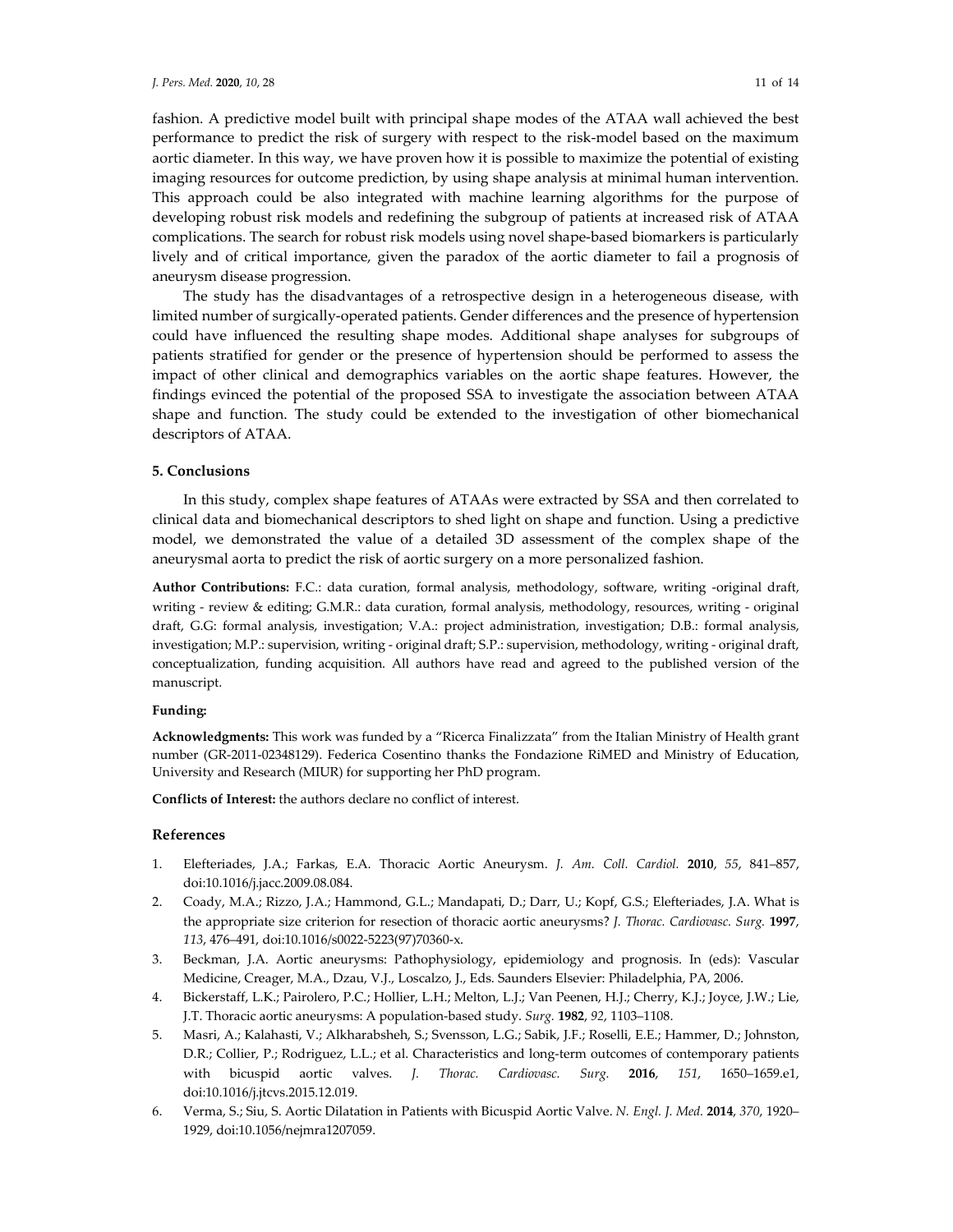- 7. Della Corte, A.; Body, S.C.; Booher, A.M.; Schaefers, H.-J.; Milewski, R.K.; Michelena, H.I.; Evangelista, A.; Pibarot, P.; Mathieu, P.; Limongelli, G.; et al. Surgical treatment of bicuspid aortic valve disease: Knowledge gaps and research perspectives. *J. Thorac. Cardiovasc. Surg.* **2014**, *147*, 1749–1757, doi:10.1016/j.jtcvs.2014.01.021.
- 8. Della Corte, A.; Bancone, C.; Dialetto, G.; Covino, F.E.; Manduca, S.; Montibello, M.V.; De Feo, M.; Buonocore, M.; Nappi, G. The ascending aorta with bicuspid aortic valve: A phenotypic classification with potential prognostic significance. *Eur. J. Cardio-Thorac. Surg.* **2014**, *46*, 240–247, doi:10.1093/ejcts/ezt621.
- 9. Sievers, H.-H.; Schmidtke, C. A classification system for the bicuspid aortic valve from 304 surgical specimens. *J. Thorac. Cardiovasc. Surg.* **2007**, *133*, 1226–1233, doi:10.1016/j.jtcvs.2007.01.039.
- 10. Pape, L.A.; Tsai, T.T.; Isselbacher, E.M.; Oh, J.K.; O'Gara, P.T.; Evangelista, A.; Fattori, R.; Meinhardt, G.; Trimarchi, S.; Bossone, E.; et al. Aortic Diameter ≥5.5 cm Is Not a Good Predictor of Type A Aortic Dissection. *Circulation* **2007**, *116*, 1120–1127, doi:10.1161/circulationaha.107.702720.
- 11. Nathan, D.P.; Xu, C.; Plappert, T.; Desjardins, B.; Gorman, J.H.; Bavaria, J.E.; Gorman, R.C.; Chandran, K.B.; Jackson, B.M. Increased Ascending Aortic Wall Stress in Patients With Bicuspid Aortic Valves. *Ann. Thorac. Surg.* **2011**, *92*, 1384–1389, doi:10.1016/j.athoracsur.2011.04.118.
- 12. Boccadifuoco, A.; Mariotti, A.; Capellini, K.; Celi, S.; Salvetti, M.V. Validation of Numerical Simulations of Thoracic Aorta Hemodynamics: Comparison with In Vivo Measurements and Stochastic Sensitivity Analysis. *Cardiovasc. Eng. Technol.* **2018**, *9*, 688–706, doi:10.1007/s13239-018-00387-x.
- 13. Capellini, K.; Vignali, E.; Costa, E.; Gasparotti, E.; Biancolini, M.E.; Landini, L.; Positano, V.; Celi, S. Computational Fluid Dynamic Study for aTAA Hemodynamics: An Integrated Image-Based and Radial Basis Functions Mesh Morphing Approach. *J. Biomech. Eng.* **2018**, *140*, 111007, doi:10.1115/1.4040940.
- 14. Boccadifuoco, A.; Mariotti, A.; Celi, S.; Martini, N.; Salvetti, M.V. Impact of uncertainties in outflow boundary conditions on the predictions of hemodynamic simulations of ascending thoracic aortic aneurysms. *Comput. Fluids* **2018**, *165*, 96–115, doi:10.1016/j.compfluid.2018.01.012.
- 15. Bruse, J.L.; for the Modeling of Congenital Hearts Alliance (MOCHA) Collaborative Group; McLeod, K.; Biglino, G.; Ntsinjana, H.N.; Capelli, C.; Hsia, T.-Y.; Sermesant, M.; Pennec, X.; Taylor, A.M.; et al. A statistical shape modelling framework to extract 3D shape biomarkers from medical imaging data: Assessing arch morphology of repaired coarctation of the aorta. *BMC Med. Imaging* **2016**, *16*, 1–19, doi:10.1186/s12880-016-0142-z.
- 16. Sophocleous, F.; Biffi, B.; Milano, E.G.; Bruse, J.; Caputo, M.; Rajakaruna, C.; Schievano, S.; Emanueli, C.; Bucciarelli-Ducci, C.; Biglino, G. Aortic morphological variability in patients with bicuspid aortic valve and aortic coarctation. *Eur. J. Cardio-Thorac. Surg.* **2019**, *55*, 704–713, doi:10.1093/ejcts/ezy339.
- 17. Casciaro, M.E.; Craiem, D.; Chironi, G.; Graf, S.; Macron, L.; Mousseaux, E.; Simon, A.; Armentano, R.L. Identifying the Principal Modes of Variation in Human Thoracic Aorta Morphology. *J. Thorac. Imaging* **2014**, *29*, 224–232, doi:10.1097/rti.0000000000000060.
- 18. Agnese, V.; Pasta, S.; Michelena, H.I.; Minà, C.; Romano, G.M.; Carerj, S.; Zito, C.; Maalouf, J.F.; Foley, T.A.; Raffa, G.; et al. Patterns of ascending aortic dilatation and predictors of surgical replacement of the aorta: A comparison of bicuspid and tricuspid aortic valve patients over eight years of follow-up. *J. Mol. Cell. Cardiol.* **2019**, *135*, 31–39, doi:10.1016/j.yjmcc.2019.07.010.
- 19. Rinaudo, A.; D'Ancona, G.; Lee, J.J.; Pilato, G.; Amaducci, A.; Baglini, R.; Follis, F.; Pilato, M.; Pasta, S. Predicting Outcome of Aortic Dissection with Patent False Lumen by Computational Flow Analysis. *Cardiovasc. Eng. Technol.* **2014**, *5*, 176–188, doi:10.1007/s13239-014-0182-x.
- 20. Pasta, S.; Agnese, V.; Di Giuseppe, M.; Gentile, G.; Raffa, G.M.; Bellavia, D.; Pilato, M. In Vivo Strain Analysis of Dilated Ascending Thoracic Aorta by ECG-Gated CT Angiographic Imaging. *Ann. Biomed. Eng.* **2017**, *45*, 2911–2920, doi:10.1007/s10439-017-1915-4.
- 21. Pasta, S.; Gentile, G.; Raffa, G.M.; Bellavia, D.; Chiarello, G.; Liotta, R.; Luca, A.; Scardulla, C.; Pilato, M. In Silico Shear and Intramural Stresses are Linked to Aortic Valve Morphology in Dilated Ascending Aorta. *Eur. J. Vasc. Endovasc. Surg.* **2017**, *54*, 254–263, doi:10.1016/j.ejvs.2017.05.016.
- 22. Scardulla, F.; Pasta, S.; D'Acquisto, L.; Sciacca, S.; Agnese, V.; Vergara, C.; Quarteroni, A.; Clemenza, F.; Bellavia, D.; Pilato, M. Shear stress alterations in the celiac trunk of patients with a continuous-flow left ventricular assist device as shown by in-silico and in-vitro flow analyses. *J. Hear. Lung Transplant.* **2017**, *36*, 906–913, doi:10.1016/j.healun.2017.03.016.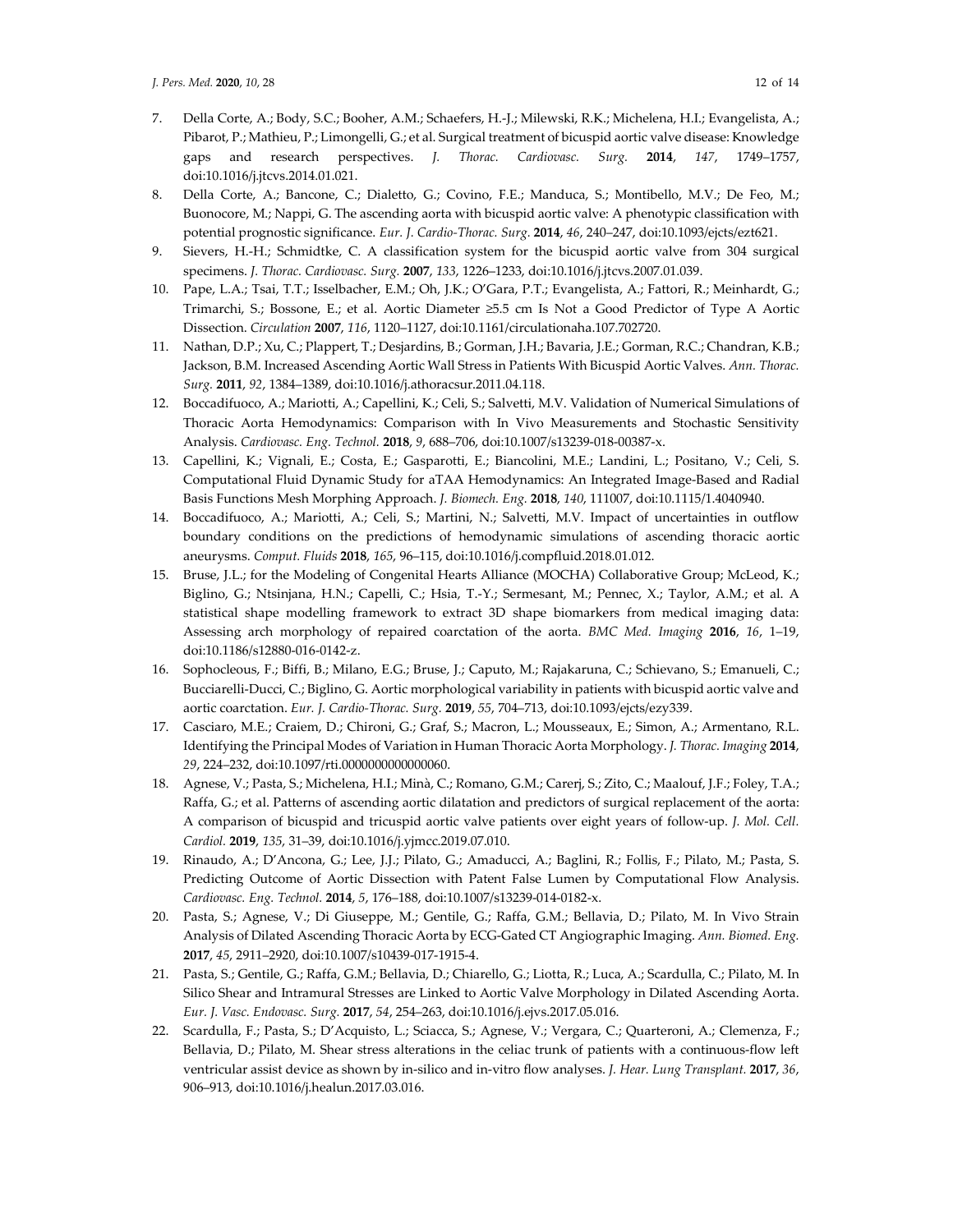- 23. Schaefer, B.M.; Lewin, M.B.; Stout, K.K.; Gill, E.; Prueitt, A.; Byers, P.H.; Otto, C.M. The bicuspid aortic valve: An integrated phenotypic classification of leaflet morphology and aortic root shape. *Heart* **2008**, *94*, 1634–1638, doi:10.1136/hrt.2007.132092.
- 24. Pasta, S.; Phillippi, J.A.; Tsamis, A.; D'Amore, A.; Raffa, G.M.; Pilato, M.; Scardulla, C.; Watkins, S.C.; Wagner, W.R.; Gleason, T.G.; et al. Constitutive modeling of ascending thoracic aortic aneurysms using microstructural parameters. *Med. Eng. Phys.* **2015**, *38*, 121–130, doi:10.1016/j.medengphy.2015.11.001.
- 25. Di Giuseppe, M.; Alotta, G.; Agnese, V.; Bellavia, D.; Raffa, G.M.; Vetri, V.; Zingales, M.; Pasta, S.; Pilato, M. Identification of circumferential regional heterogeneity of ascending thoracic aneurysmal aorta by biaxial mechanical testing. *J. Mol. Cell. Cardiol.* **2019**, *130*, 205–215, doi:10.1016/j.yjmcc.2019.04.010.
- 26. Malvindi, P.G.; Pasta, S.; Raffa, G.M.; Livesey, S. Computational fluid dynamics of the ascending aorta before the onset of type A aortic dissection. *Eur. J. Cardio-Thorac. Surg.* **2016**, *51*, 597–599, doi:10.1093/ejcts/ezw306.
- 27. Pasta, S.; Gentile, G.; Raffa, G.M.; Scardulla, F.; Bellavia, D.; Luca, A.; Pilato, M.; Scardulla, C. Threedimensional parametric modeling of bicuspid aortopathy and comparison with computational flow predictions. *Artif. Organs* **2017**, *41*, E92–E102, doi:10.1111/aor.12866.
- 28. Lee, J.J.; D'Ancona, G.; Amaducci, A.; Follis, F.; Pilato, M.; Pasta, S. Role of Computational Modeling in Thoracic Aortic Pathology: A Review. *J. Card. Surg.* **2014**, *29*, 653–662, doi:10.1111/jocs.12413.
- 29. Rinaudo, A.; Pasta, S. Regional variation of wall shear stress in ascending thoracic aortic aneurysms. *Proc. Inst. Mech. Eng. Part H J. Eng. Med.* **2014**, *228*, 627–638, doi:10.1177/0954411914540877.
- 30. Rinaudo, A.; Raffa, G.M.; Scardulla, F.; Pilato, M.; Scardulla, C.; Pasta, S. Biomechanical implications of excessive endograft protrusion into the aortic arch after thoracic endovascular repair. *Comput. Boil. Med.* **2015**, *66*, 235–241, doi:10.1016/j.compbiomed.2015.09.011.
- 31. D'Ancona, G.; Amaducci, A.; Rinaudo, A.; Pasta, S.; Follis, F.; Pilato, M.; Baglini, R. Hemodynamic Predictors of a Penetrating Atherosclerotic Ulcer Rupture using Fluid-Structure Interaction Analysis ICVTS. *Med. Biol. Eng. Comput.* **2013**, *17*, 576–578.
- 32. Scardulla, F.; Bellavia, D.; D'Acquisto, L.; Raffa, G.M.; Pasta, S. Particle image velocimetry study of the celiac trunk hemodynamic induced by continuous-flow left ventricular assist device. *Med. Eng. Phys.* **2017**, *47*, 47–54, doi:10.1016/j.medengphy.2017.06.029.
- 33. Scardulla, F.; Rinaudo, A.; Pasta, S.; Scardulla, C. Mechanics of pericardial effusion: A simulation study. *Proc. Inst. Mech. Eng. Part H J. Eng. Med.* **2015**, *229*, 205–214, doi:10.1177/0954411915574012.
- 34. Fratini, L.; Macaluso, G.; Pasta, S. Residual stresses and FCP prediction in FSW through a continuous FE model. *J. Mater. Process. Technol.* **2009**, *209*, 5465–5474, doi:10.1016/j.jmatprotec.2009.05.001.
- 35. Remme, E.; Young, A.A.; Augenstein, K.; Cowan, B.; Hunter, P.J. Extraction and Quantification of Left Ventricular Deformation Modes. *IEEE Trans. Biomed. Eng.* **2004**, *51*, 1923–1931, doi:10.1109/tbme.2004.834283.
- 36. Zhang, X.; Cowan, B.R.; Bluemke, D.A.; Finn, J.P.; Fonseca, C.G.; Kadish, A.H.; Lee, D.C.; Lima, J.A.C.; Suinesiaputra, A.; Young, A.A.; et al. Atlas-Based Quantification of Cardiac Remodeling Due to Myocardial Infarction. *PLoS ONE* **2014**, *9*, e110243, doi:10.1371/journal.pone.0110243.
- 37. Young, A.A.; Frangi, A.F. Computational cardiac atlases: From patient to population and back. *Exp. Physiol.* **2009**, *94*, 578–596, doi:10.1113/expphysiol.2008.044081.
- 38. Liang, L.; Liu, M.; Martin, C.; Elefteriades, J.A.; Sun, W. A machine learning approach to investigate the relationship between shape features and numerically predicted risk of ascending aortic aneurysm. *Biomech. Model. Mechanobiol.* **2017**, *16*, 1519–1533, doi:10.1007/s10237-017-0903-9.
- 39. Liang, L.; Liu, M.; Martin, C.; Sun, W. A deep learning approach to estimate stress distribution: A fast and accurate surrogate of finite-element analysis. *J. R. Soc. Interface* **2018**, *15*, 20170844, doi:10.1098/rsif.2017.0844.
- 40. Liang, L.; Mao, W.; Sun, W. A feasibility study of deep learning for predicting hemodynamics of human thoracic aorta. *J. Biomech.* **2019**, *99*, 109544, doi:10.1016/j.jbiomech.2019.109544.
- 41. Mansi, T.; Voigt, I.; Leonardi, B.; Pennec, X.; Durrleman, S.; Sermesant, M.; Delingette, H.; Taylor, A.M.; Boudjemline, Y.; Pongiglione, G.; et al. A Statistical Model for Quantification and Prediction of Cardiac Remodelling: Application to Tetralogy of Fallot. *IEEE Trans. Med Imaging* **2011**, *30*, 1605–1616, doi:10.1109/TMI.2011.2135375.
- 42. Redheuil, A.; Yu, W.-C.; Mousseaux, E.; Harouni, A.A.; Kachenoura, N.; Wu, C.O.; Bluemke, D.A.; Lima, J.A.C. Age-Related Changes in Aortic Arch Geometry. *J. Am. Coll. Cardiol.* **2011**, *58*, 1262–1270, doi:10.1016/j.jacc.2011.06.012.